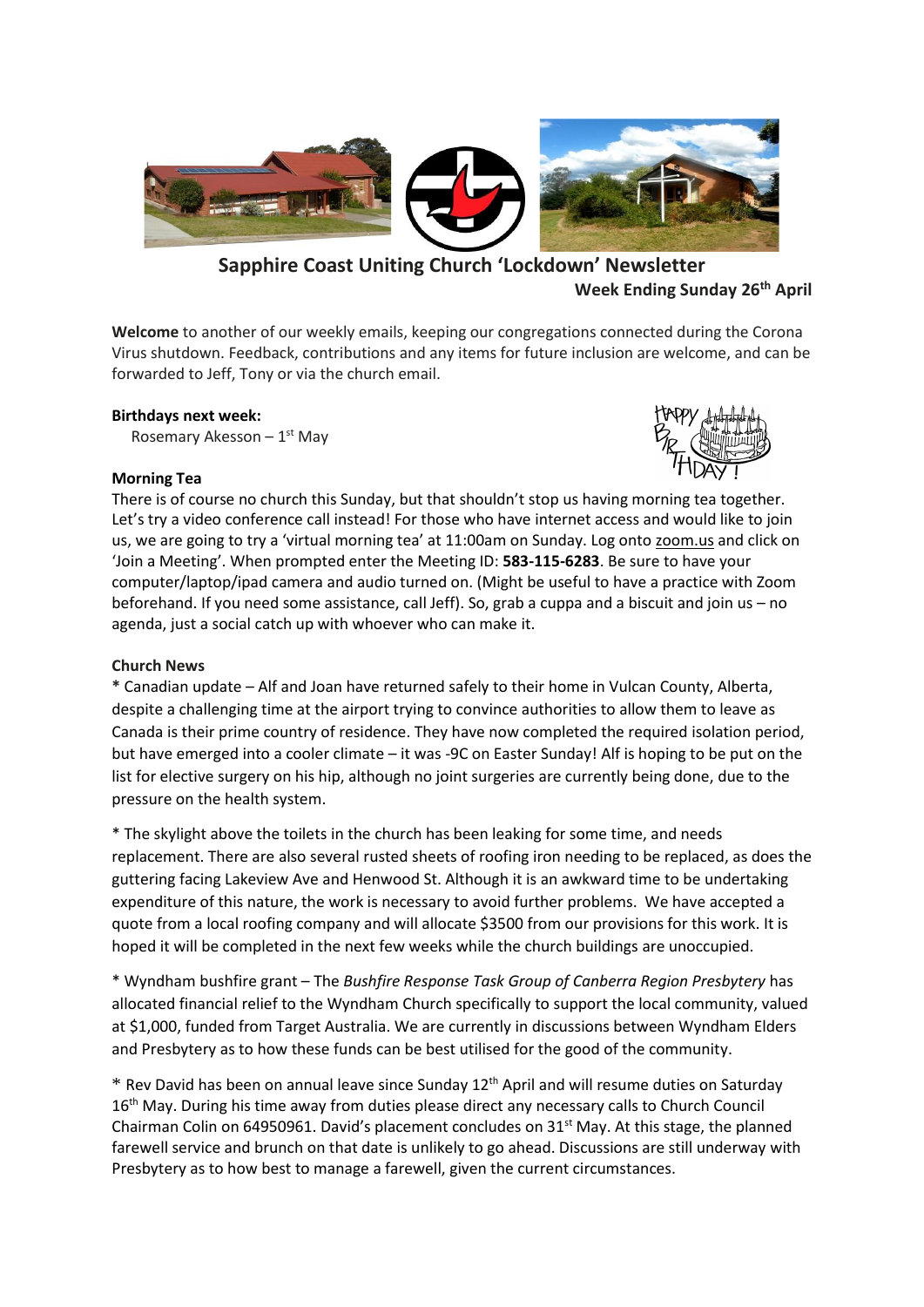\* Top 20 – Below is a list of the 20 most-sung songs in Australian churches last year, according to Christian Copyright Licensing International (CCLI). How many do you recognise? Is it perhaps time to try something new?

- 1. 10,000 Reasons 11. Living Hope
- 2. What a Beautiful Name 12. Cornerstone
- 3. Praise the Name (Anastasis) 13. This I Believe (The Creed)
- 4. Who You Say I Am 14. Glorious Day
- 
- 
- 7. This Is Amazing Grace 17. Reckless Love
- 
- 9. How Deep the Father's Love 19. Good Good Father
- 10. Raise a Hallelujah 20. Come to the Alter
- 
- 
- 
- 
- 5. In Christ Alone 15. Great Are You Lord
- 6. How Great is Our God 16. Amazing Grace (My Chains Are Gone)
	-
- 8. Build My Life 18. The Lion and the Lamb
	-
	-

### **From the Treasurer**

Over the last few years our financial goal has been to 'balance the books', and thankfully we have been able to achieve this balance between income and expenditure. Over the lockdown period this is no longer the case, and we will be forced to draw on savings previously set aside to ensure full time ministry in the future. With both the Op Shop and Hall Rental income non-existent at the moment, we are more reliant than ever on offerings. Many thanks to those who use our Giving Direct program, to those who have elected to make direct bank deposits during this time and to those setting aside a weekly envelope until we meet again. *In response to the presence of God in our lives, let us give of our offering with grateful hearts.*

### **Lectionary readings this week:** Easter 3 Year A

 Acts 2:14a, 36-41 Psalm 116:1-4, 12-19 1 Peter 1:17-23 Luke 24:13-35



## **CALL TO WORSHIP** *(from Words for Worship)*

God is here – present in conversation; in questions and the sharing of hopes lost, in searching and in wondering.

Come and find God here.

God is here – present in the journey; in the company of friends and on the familiar road, in the untrodden path and in wandering.

Come and find God here.

## **PRAYER OF INVOCATION**

Holy God of mystery and encounter, be with us on this journey that we may be aware of your presence. Open our minds to hear your great story through scripture.

Open our ears to listen to your voice and be attentive to your call. Open our eyes to see your work in the world.

Open our lives that our hearts may burn for you. Amen.

## **PRAYER OF CONFESSION**

Jesus Christ, hear our confessions this day, we pray. When we become absorbed in our own concerns and forget to look for your presence, forgive us, Jesus Christ.

When we become fearful and prefer to walk a well-worn path rather than respond to your call upon our lives, forgive us, Jesus Christ.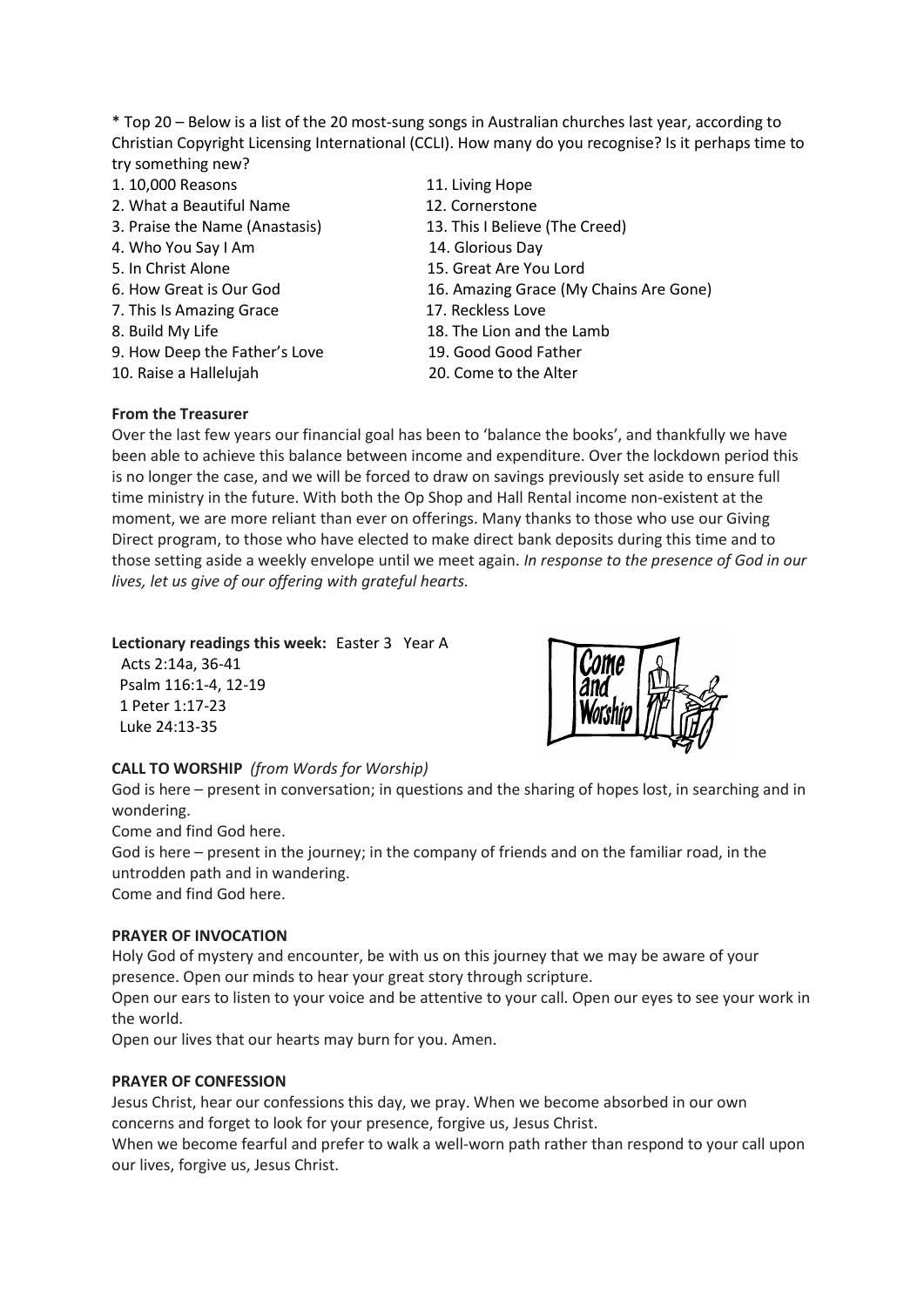When we see only confusion and questions and forget to see your ways of wisdom, forgive us, Jesus Christ.

Draw us back that we may seek you in scripture, in the breaking of bread, in the waters of baptism; in the gift of hospitality and in the midst of conversation; in the beauty of creation and in stillness of silence. Help us to recognise you in our midst, that are paths may be redirected in your ways.

### **WORDS OF ASSURANCE**

God has never left God's people abandoned. God is with us on the journey and Christ is present with us on the way.

God gifts us through encounters at unexpected times and with unexpected people. So I declare to you:

We are forgiven, nurtured in freedom. Thanks be to God.

#### **PRAYER OF ADORATION AND THANKSGIVING**

Generous God,

your gifts to us are many and we are thankful. For the gift of understanding, we give thanks. For the gift of friendship, wise counsel and company, we give thanks. For the gift of hope, renewal, and second chances, we give thanks. Holy God of Easter, you give new opportunities when we feel all hope is lost. You give wisdom when we feel there is only confusion. You grant us connection and relationship when we feel abandoned. You grant us grace that is undeserved yet flows freely from your love. Our hearts are warmed by your presence and our lives are changed forever. With grateful hearts we offer our thanks and praise. Amen.

### **DISCIPLESHIP THOUGHT**

Wouldn't it be nice if there was the sacrament of a cup of coffee? Perhaps there should be. In the gentle conversation with a friend, God is made known. On the Road to Emmaus the disciples say to Jesus, "we had hoped…" and explain who they thought Jesus was going to be. That phrase carries such a heaviness of heart – what we had hoped for hasn't happened. This Messiah who they thought was going to reclaim power for the oppressed is dead and they have given up all hope. "We had hoped…" We know about that phrase today too. "We had hoped mum would get better." "We had hoped our marriage would work." "We had hoped life would bring different choices, we had hoped..." It is into these and many more situations that Jesus offers relationship and hopefulness. For the disciples, it is this that leads them to run back to Jerusalem with good news. And for us, it is in these moments when the mystery of the presence of God and the reality of relationship with God collides and grace flows freely.

#### **OFFERTORY SENTENCE**

In response to the presence of God in our lives, let us give of our offering with grateful hearts.

#### **OFFERTORY PRAYER**

God of relationship, out of love for you, we bring our offering this day. Bless these offerings, that they and we may share your good news of great love with all people. Through Christ we pray, Amen.

#### **PRAYER OF INTERCESSION**

God of the Emmaus journey, we take this time to pray for the journey of life. For those just beginning new adventures